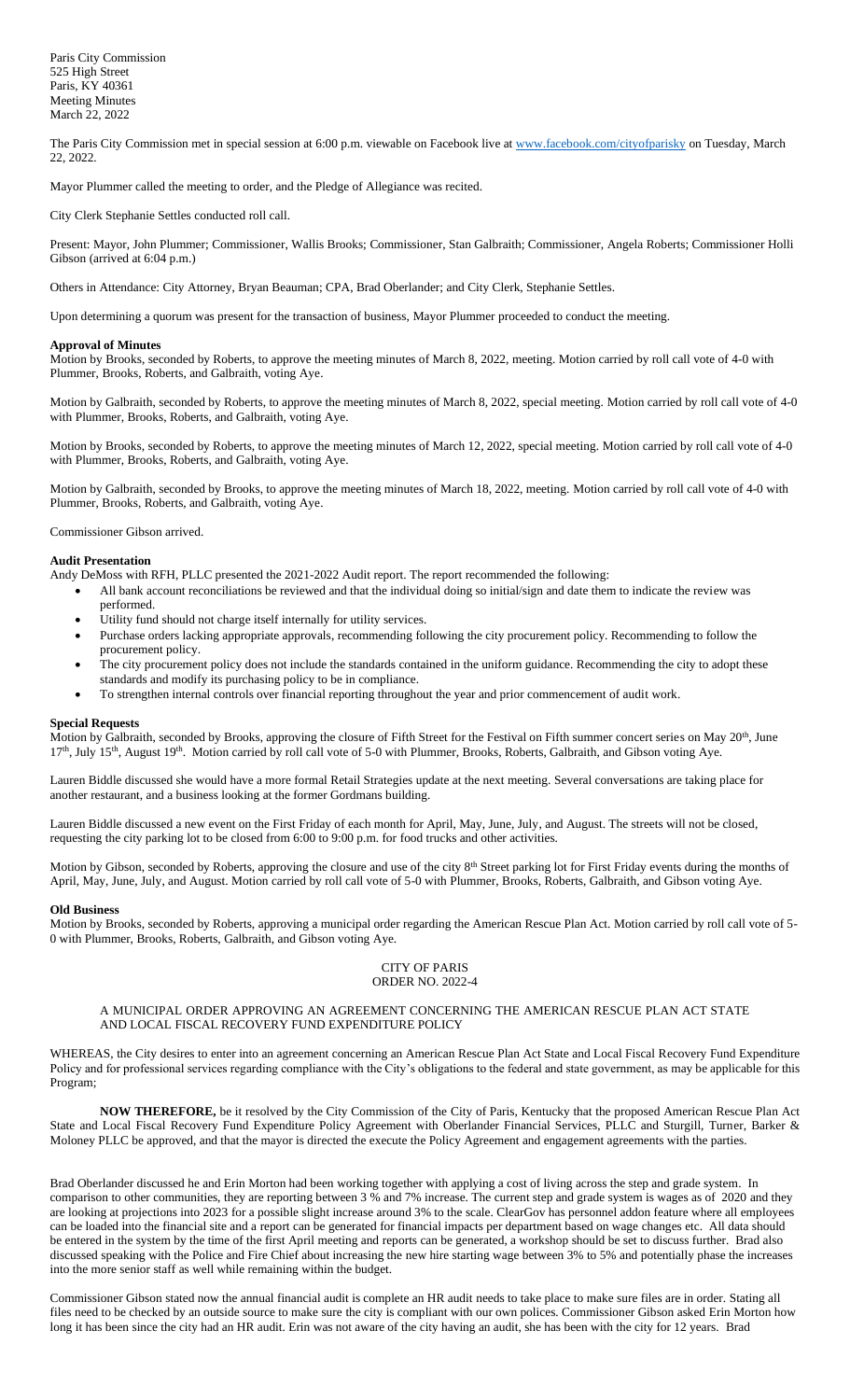Oberlander recommended to complete the employee handbook before performing and HR Audit. Brad will search for a scope of work for an HR Audit RFP and bring back to the next meeting for review.

## **New Business**

Motion by Brooks, seconded by Roberts, approving a bank account with Traditional Bank be opened for the sole purpose of funds related to the K-9 police dog in the Police Department. Motion carried by roll call vote of 5-0 with Plummer, Brooks, Roberts, Galbraith, and Gibson voting Aye.

Bryan Beauman and Aaron Sparkman discussed a request received for attachment of lines to city electric poles. No action was taken.

#### **Financials**

Motion by Brooks, seconded by Gibson, approving February financials as presented by Brad Oberlander, reflecting General Fund Revenues of \$ 7,460,384.00 with expenditures of \$ 6,831,534.00 Utility Fund Revenues of \$ 9,341,727.00 with expenditures of \$9,745,585.00 . Motion carried by roll call vote of 5-0 with Plummer, Brooks, Roberts, Galbraith, Gibson voting Aye.

Motion by Plummer, seconded by Galbraith, approving the payment of invoices as presented. Motion carried by roll call vote of 5-0 with Plummer, Brooks, Roberts, Galbraith, and Gibson voting Aye.

### **General Fund**

**Utility Fund**

| <b>CK Number</b> | <b>Vendor</b>                              | <b>Ck Date</b> | <b>Ck Amount</b> |
|------------------|--------------------------------------------|----------------|------------------|
|                  | 47440 1st RESPONSE TECHNOLOGIES LLC        | 3/11/2022      | 2,691.94         |
|                  | 47441 BAPTIST HEALTH OCCUPATIONAL MEDICINE | 3/11/2022      | 35.00            |
|                  | 47442 City of Paris Utilities              | 3/11/2022      | 9,964.86         |
|                  | 47443 Columbia Gas of Kentucky             | 3/11/2022      | 3,326.08         |
|                  | 47444 Computeraid International            | 3/11/2022      | 125.00           |
|                  | 47445 Ensite Llc                           | 3/11/2022      | 712.58           |
|                  | 47446 Fastenal Company                     | 3/11/2022      | 109.84           |
|                  | 47447 Galls, Llc                           | 3/11/2022      | 181.27           |
|                  | <b>47448 KENTUCKY STATE TREASURER</b>      | 3/11/2022      | 65.00            |
|                  | 47449 KLC INSURANCE SERVICES               | 3/11/2022      | 20.00            |
| 47450 KOI        |                                            | 3/11/2022      | 36.31            |
|                  | 47451 Konica Minolta Business              | 3/11/2022      | 4.87             |
|                  | 47452 Municipal Equipment Company          | 3/11/2022      | 2,591.51         |
|                  | 47453 O'reilly Auto Parts                  | 3/11/2022      | 205.31           |
|                  | 47454 OBERLANDER FINANCIAL SERVICES, PLLC  | 3/11/2022      | 3,900.00         |
|                  | 47455 Riley Oil Company                    | 3/11/2022      | 6,352.96         |
|                  | 47456 Standard Business Machines           | 3/11/2022      | 88.75            |
|                  | 47457 Staples Business Credit              | 3/11/2022      | 14.68            |
|                  | 47458 Sturgill, Turner, Barker &           | 3/11/2022      | 4,236.90         |
|                  | 47459 THE STANDARD/VISION                  | 3/11/2022      | 84.85            |
|                  | 47460 Traditional Bank, Inc.               | 3/11/2022      | 11,364.92        |
|                  | 47461 Tri-State Mailing Systems, Inc       | 3/11/2022      | 298.00           |
|                  | 47462 Unifirst Corporation                 | 3/11/2022      | 609.14           |
|                  | 47463 VC3, INC.                            | 3/11/2022      | 6,037.98         |
|                  | 47464 1st RESPONSE TECHNOLOGIES LLC        | 3/18/2022      | 1,010.00         |
|                  | 47465 Advance Auto Parts                   | 3/18/2022      | 70.80            |
|                  | 47466 At&t Mobility - (6463)               | 3/18/2022      | 526.24           |
|                  | 47467 Baptist Health Medical Group         | 3/18/2022      | 35.00            |
|                  | 47468 Bluegrass Kesco                      | 3/18/2022      | 200.00           |
|                  | 47469 CHARTER COMMUNICATIONS               | 3/18/2022      | 127.97           |
|                  | 47470 Columbia Gas Of Kentucky             | 3/18/2022      | 804.40           |
|                  | 47471 DATAMAX CORPORATION                  | 3/18/2022      | 1,658.55         |
|                  | 47472 J P Cooke Co                         | 3/18/2022      | 38.35            |
|                  | 47473 LINCOLN TRAIL MUNICIPAL CLERK ASSOC. | 3/18/2022      | 50.00            |
|                  | 47474 Midwest Radar & Equipment            | 3/18/2022      | 560.00           |
|                  | 47475 MUNICIPAL EMERGENCY SERVICES         | 3/18/2022      | 136.74           |
|                  | 47476 VERIZON WIRELESS                     | 3/18/2022      | 80.04            |

**Total Claims - March 8, 2022 \$ 58,355.84**

| <b>Ck Number</b> | Vendor                               | <b>Ck Date</b> | <b>Ck Amount</b> |
|------------------|--------------------------------------|----------------|------------------|
|                  | 31022 Kentucky State Treasurer/Sales | 3/10/2022      | 53,677.11        |
|                  | 55288 Brenntag Mid-South, Inc.       | 3/11/2022      | 1,712.30         |
|                  | 55289 Brownstown Electric Supply Co. | 3/11/2022      | 839.50           |
|                  | 55290 Cape Electrical Supply Llc     | 3/11/2022      | 1,576.00         |
|                  | 55291 ZACHARY CARPENTER              | 3/11/2022      | 16.98            |
|                  | 55292 CITCO WATER                    | 3/11/2022      | 1,604.52         |
|                  | <b>55293 CITY OF PARIS UTILITIES</b> | 3/11/2022      | 29.417.21        |
|                  | 55294 City Tire Of Paris             | 3/11/2022      | 70.00            |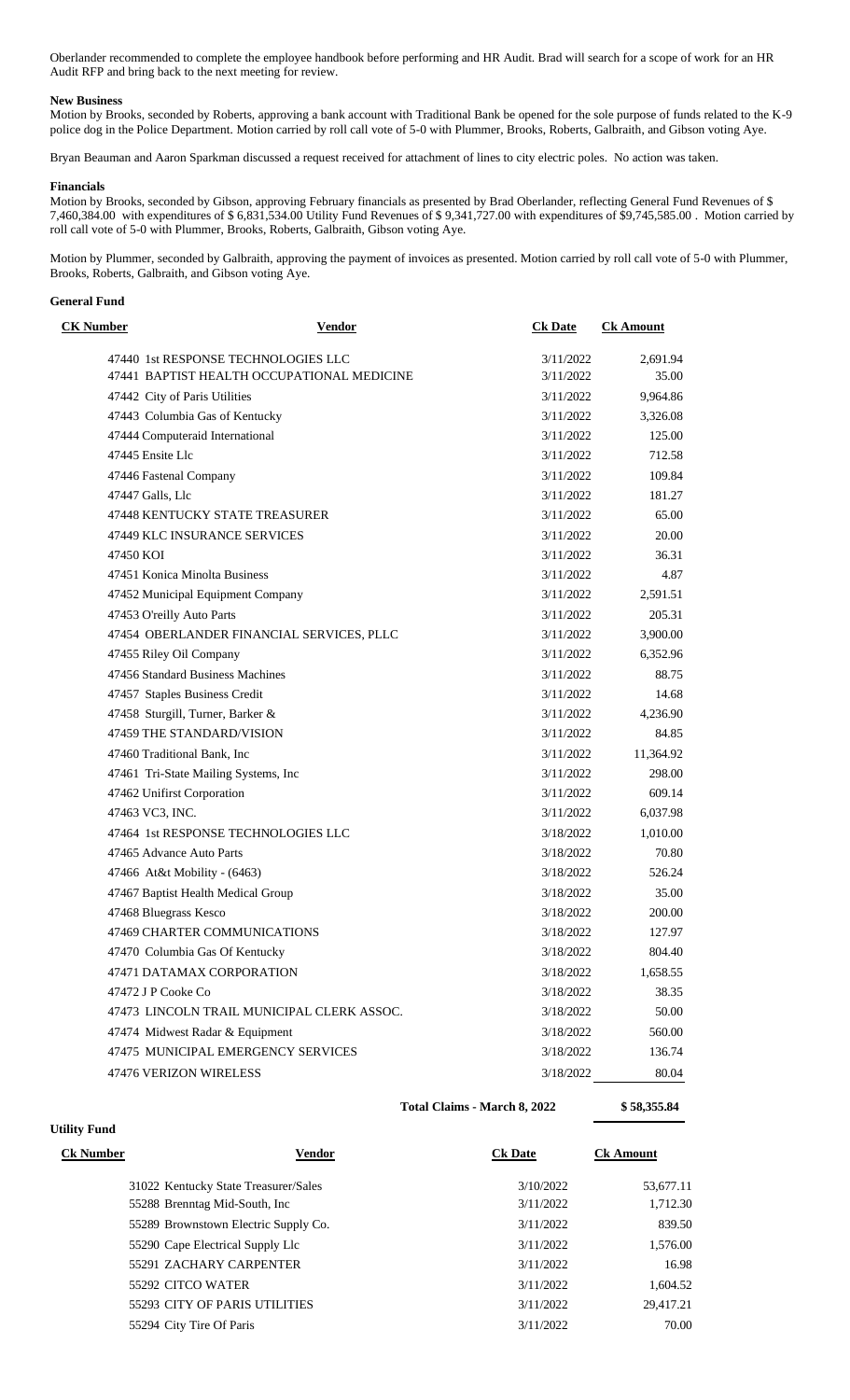|                                      | <b>Total Claims - 3/22/2022</b> | \$473,774.72 |
|--------------------------------------|---------------------------------|--------------|
| 55341 Wesco Distribution, Inc.       | 3/18/2022                       | 1,071.55     |
| 55340 US DEPARTMENT OF ENERGY        | 3/18/2022                       | 6,835.85     |
| 55339 Southern Petroleum Inc         | 3/18/2022                       | 9,060.00     |
| 55338 Perfection Goup, Inc           | 3/18/2022                       | 140,883.89   |
| 55337 Luthan Electric Meter Testing  | 3/18/2022                       | 4,890.27     |
| 55336 legacy mechanical llc          | 3/18/2022                       | 139.55       |
| 55335 IDEXX DISTRIBUTION, INC        | 3/18/2022                       | 376.67       |
| 55334 Hayes Pipe Supply, Inc         | 3/18/2022                       | 1,224.00     |
| 55333 Fairbanks Scales               | 3/18/2022                       | 860.00       |
| 55332 CRYSTAL SPRINGS/ PRIMO WATER   | 3/18/2022                       | 41.92        |
| 55331 Columbia Gas Of Kentucky, Inc. | 3/18/2022                       | 845.73       |
| 55330 CHARTER COMMUNICATIONS         | 3/18/2022                       | 129.99       |
| 55329 Bourbon Limestone Co.          | 3/18/2022                       | 122.92       |
| 55328 Bluegrass International Trucks | 3/18/2022                       | 1,392.56     |
| 55327 At&t Mobility - 6463           | 3/18/2022                       | 659.29       |
| 2529 KYMEA                           | 3/15/2022                       | 275.29       |
| 55326 Mynear, Michael                | 3/14/2022                       | 385.30       |
| 55325 ELIZABETH WHITAKER             | 3/11/2022                       | 74.59        |
| 55324 VC3 INC                        | 3/11/2022                       | 1,364.62     |
| 55323 Usa Blue Book                  | 3/11/2022                       | 747.45       |
| 55322 Unifirst Corporation           | 3/11/2022                       | 503.17       |
| 55321 Tractor Supply Co              | 3/11/2022                       | 284.97       |
| 55320 LUCILLE TERRELL                | 3/11/2022                       | 34.55        |
| 55319 Staples Advantage              | 3/11/2022                       | 83.39        |
| 55318 AUDREY SMITH                   | 3/11/2022                       | 52.98        |
| 55317 SIGMA-ALDRICH INC              | 3/11/2022                       | 275.79       |
| 55316 Rumpke                         | 3/11/2022                       | 168.38       |
| 55315 Riley's Tire                   | 3/11/2022                       | 72.95        |
| 55314 Riley Oil Company              | 3/11/2022                       | 2,309.47     |
| 55313 ANGELIA REED                   | 3/11/2022                       | 9.58         |
| 55312 MARCIA RATLIFF                 | 3/11/2022                       | 50.32        |
| 55311 Office Depot Credit Plan       | 3/11/2022                       | 113.99       |
| 55310 OBERLANDER FIN. SERV., PLLC    | 3/11/2022                       | 3,900.00     |
| 55309 Newgen Strategies & Solutions  | 3/11/2022                       | 1,347.28     |
| 55308 MICHAEL S. MITCHELL            | 3/11/2022                       | 69.92        |
| 55307 WARREN LYSTER                  | 3/11/2022                       | 24.77        |
| 55306 LITTRELL BROTHERS TREE SERVICE | 3/11/2022                       | 1,200.00     |
| 55305 KOI                            | 3/11/2022                       | 329.80       |
| 55304 Kentucky Petroleum SUPPLY      | 3/11/2022                       | 286.65       |
| 55303 Independent Excavating, Inc    | 3/11/2022                       | 188,330.46   |
| 55302 SAMUEL T. HOWARD               | 3/11/2022                       | 41.98        |
| 55301 Hmb Professional Engineers Inc | 3/11/2022                       | 7,894.48     |
| 55300 CYNTHIA HARP                   | 3/11/2022                       | 100.00       |
| 55299 JASON ERIC FITE                | 3/11/2022                       | 74.59        |
| 55298 Fairbanks Scales               | 3/11/2022                       | 860.00       |
| 55297 Ensite Llc                     | 3/11/2022                       | 594.42       |
| 55296 CORE & MAIN LP                 | 3/11/2022                       | 2,448.02     |
| 55295 Columbia Gas Of Kentucky, Inc. | 3/11/2022                       | 2,017.75     |

Brad Oberlander presented outstanding accounts payables invoices with General Fund outstanding of \$ 58,355.84 and Utility Fund outstanding of \$ 473,774.72 no action was taken.

# **Staff Reports**

Tourism Director, Betty Ann Allen

- Bourbon County is featured on 3 pages in Travel Host.
- Artwalk is April 22, 2022, from 6:00 to 9:00 p.m.
- Applying for a Hometown grant up to \$ 50,000 and will likely need letters of support from the commission.
- April the new Paris commercials will air on news channel 36.
- Garrett Morgain mural was painted on the shelter at Chief Reed Park, story board of accomplishments, inventions etc. Will be displayed.

Superintendent of Electric Department, Aaron Sparkman

- Will begin working with Walker Construction with moving the electric poles on High Street.
- Next meeting will present the Bucket Truck and Digger Derrick bids for request to purchase.
- Asked if Bryan Beauman could send a letter to Windstream over a broken pole that needs replaced.